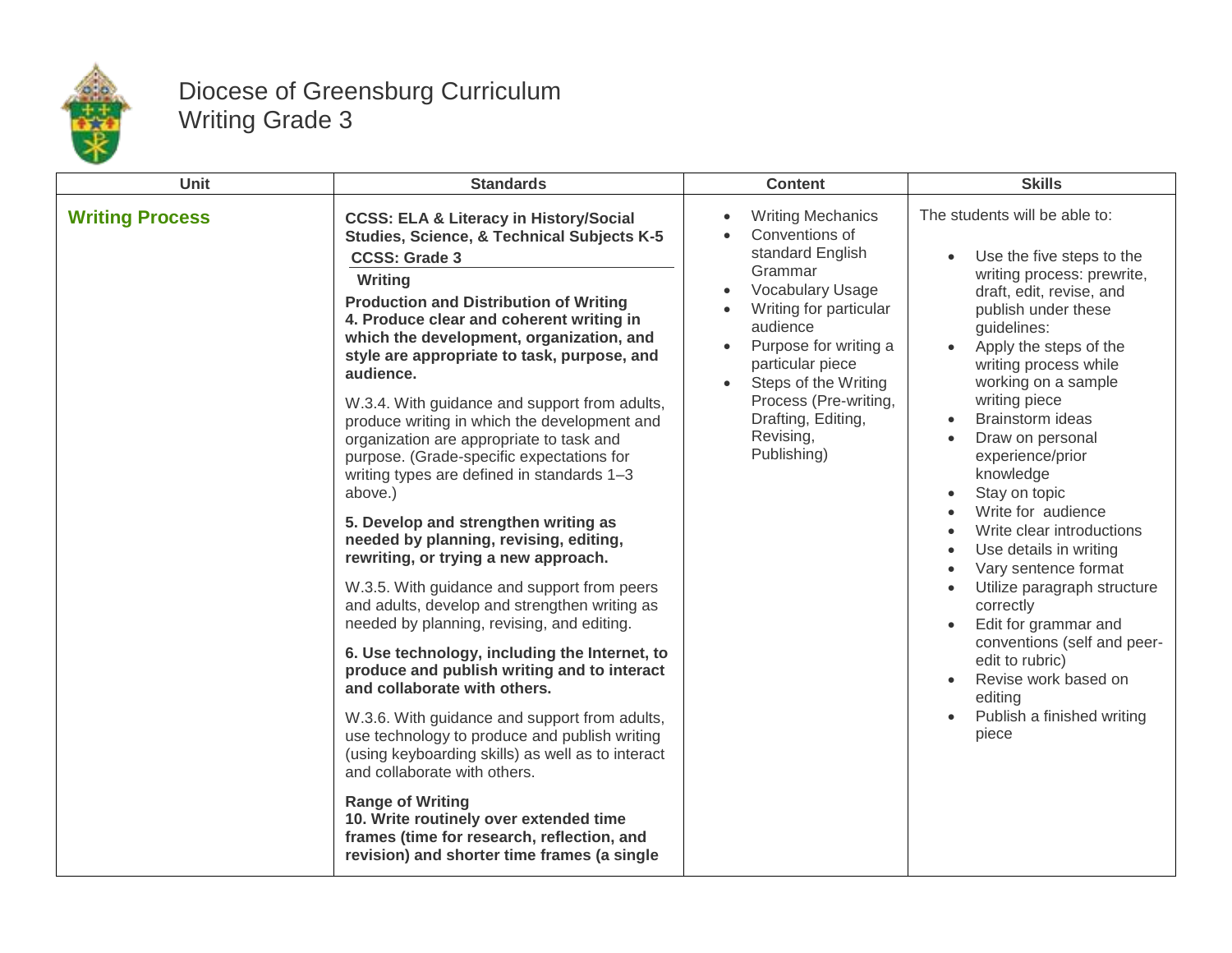| <b>Unit</b>      | <b>Standards</b>                                                                                                                                                                                                                                                                                                                                                                                                                                                                                                                                                                                                                                                                                                                                                                                                                                                                                                                                                                                             | <b>Content</b>                                                                                                                                                                                                                                                                                               | <b>Skills</b>                                                                                                                                                                                                                                                                                                                                                                                                                                                                                                                                                                                                             |
|------------------|--------------------------------------------------------------------------------------------------------------------------------------------------------------------------------------------------------------------------------------------------------------------------------------------------------------------------------------------------------------------------------------------------------------------------------------------------------------------------------------------------------------------------------------------------------------------------------------------------------------------------------------------------------------------------------------------------------------------------------------------------------------------------------------------------------------------------------------------------------------------------------------------------------------------------------------------------------------------------------------------------------------|--------------------------------------------------------------------------------------------------------------------------------------------------------------------------------------------------------------------------------------------------------------------------------------------------------------|---------------------------------------------------------------------------------------------------------------------------------------------------------------------------------------------------------------------------------------------------------------------------------------------------------------------------------------------------------------------------------------------------------------------------------------------------------------------------------------------------------------------------------------------------------------------------------------------------------------------------|
|                  | sitting or a day or two) for a range of tasks,<br>purposes, and audiences.<br>W.3.10. Write routinely over extended time<br>frames (time for research, reflection, and<br>revision) and shorter time frames (a single<br>sitting or a day or two) for a range of discipline-<br>specific tasks, purposes, and audiences.<br>© Copyright 2010. National Governors<br>Association Center for Best Practices and<br>Council of Chief State School Officers. All<br>rights reserved.                                                                                                                                                                                                                                                                                                                                                                                                                                                                                                                             |                                                                                                                                                                                                                                                                                                              |                                                                                                                                                                                                                                                                                                                                                                                                                                                                                                                                                                                                                           |
| <b>Narrative</b> | <b>CCSS: ELA &amp; Literacy in History/Social</b><br><b>Studies, Science, &amp; Technical Subjects K-5</b><br><b>CCSS: Grade 3</b><br>Writing<br>3. Write narratives to develop real or<br>imagined experiences or events using<br>effective technique, well-chosen details,<br>and well-structured event sequences.<br>W.3.3. Write narratives to develop real or<br>imagined experiences or events using effective<br>technique, descriptive details, and clear event<br>sequences.<br>W.3.3a. Establish a situation and introduce a<br>narrator and/or characters; organize an event<br>sequence that unfolds naturally.<br>W.3.3b. Use dialogue and descriptions of<br>actions, thoughts, and feelings to develop<br>experiences and events or show the response<br>of characters to situations.<br>W.3.3c. Use temporal words and phrases to<br>signal event order.<br>W.3.3d. Provide a sense of closure.<br><b>Production and Distribution of Writing</b><br>4. Produce clear and coherent writing in | Narrative writing<br><b>Writing Mechanics</b><br>Conventions of<br>$\bullet$<br>standard English<br>Grammar<br>Vocabulary<br>Point of View<br>Sequence of Events<br>Transitions in writing<br>Audience<br>Purpose of the<br>$\bullet$<br>writing piece<br>Format (poem,<br>$\bullet$<br>letter, story, etc.) | The students will be able to::<br>Create a narrative wring<br>piece<br>Brainstorm ideas<br>Draw on personal<br>experience/prior<br>knowledge<br>Stay on topic<br>Write for the audience<br>Write clear introductions<br>Use details sequentially<br>Wrap-up narrative to<br>appropriate conclusion<br>Maintain continuity in<br>subject and verb tense<br>Use "Show Don't Tell"<br>strategies<br>Vary sentence format<br>Edit for grammar and<br>conventions (self and peer-<br>edit to rubric)<br>Revise work based on<br>$\bullet$<br>editing<br>Experiment with different<br>forms of narrative<br>throughout the year |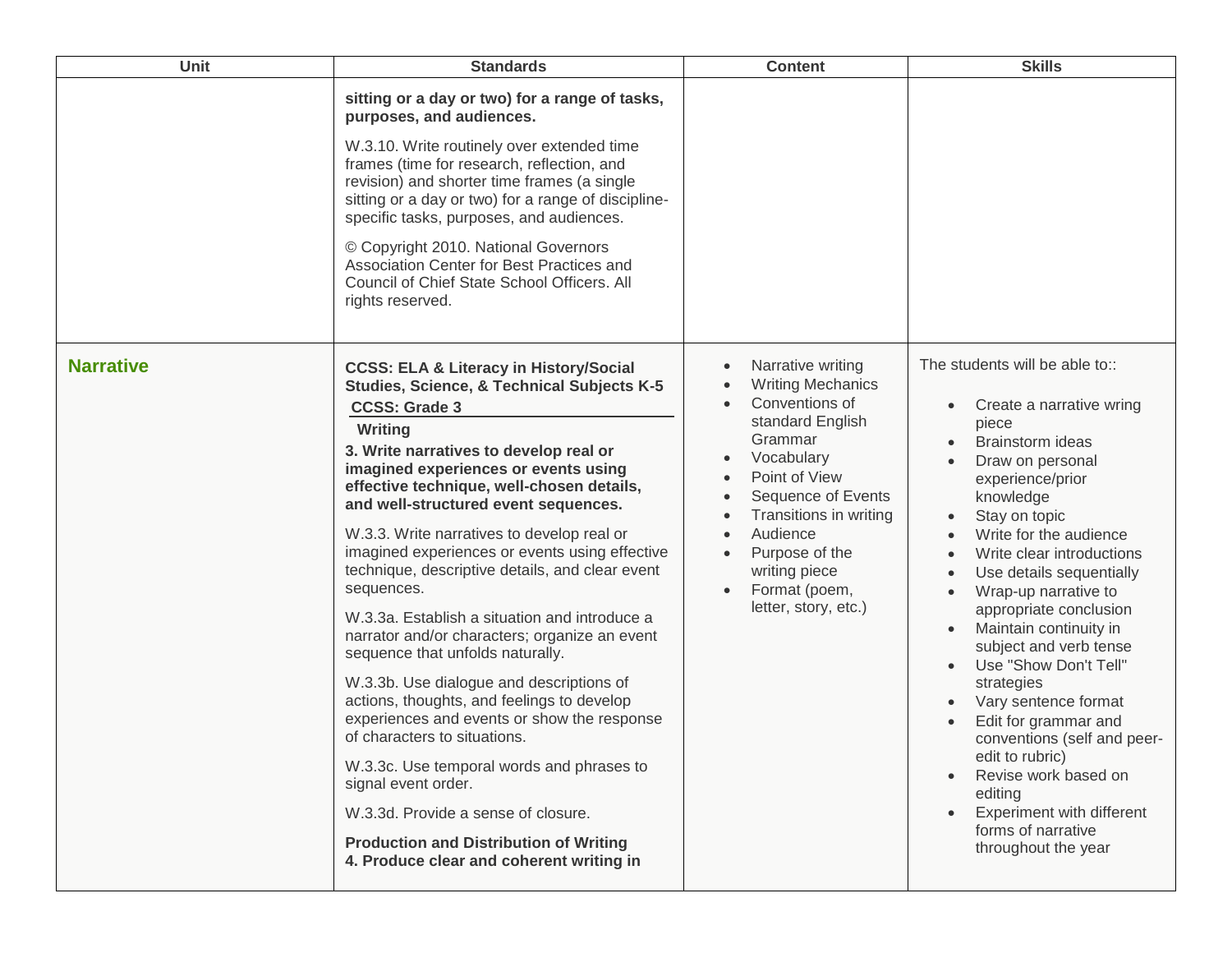| <b>Unit</b> | <b>Standards</b>                                                                                                                                                                                                                                | <b>Content</b> | <b>Skills</b> |
|-------------|-------------------------------------------------------------------------------------------------------------------------------------------------------------------------------------------------------------------------------------------------|----------------|---------------|
|             | which the development, organization, and<br>style are appropriate to task, purpose, and<br>audience.                                                                                                                                            |                |               |
|             | W.3.4. With guidance and support from adults,<br>produce writing in which the development and<br>organization are appropriate to task and<br>purpose. (Grade-specific expectations for<br>writing types are defined in standards 1-3<br>above.) |                |               |
|             | 5. Develop and strengthen writing as<br>needed by planning, revising, editing,<br>rewriting, or trying a new approach.                                                                                                                          |                |               |
|             | W.3.5. With guidance and support from peers<br>and adults, develop and strengthen writing as<br>needed by planning, revising, and editing.                                                                                                      |                |               |
|             | 6. Use technology, including the Internet, to<br>produce and publish writing and to interact<br>and collaborate with others.                                                                                                                    |                |               |
|             | W.3.6. With guidance and support from adults,<br>use technology to produce and publish writing<br>(using keyboarding skills) as well as to interact<br>and collaborate with others.                                                             |                |               |
|             | <b>Range of Writing</b><br>10. Write routinely over extended time<br>frames (time for research, reflection, and<br>revision) and shorter time frames (a single<br>sitting or a day or two) for a range of tasks,<br>purposes, and audiences.    |                |               |
|             | W.3.10. Write routinely over extended time<br>frames (time for research, reflection, and<br>revision) and shorter time frames (a single<br>sitting or a day or two) for a range of discipline-<br>specific tasks, purposes, and audiences.      |                |               |
|             | © Copyright 2010. National Governors<br>Association Center for Best Practices and<br>Council of Chief State School Officers. All<br>rights reserved.                                                                                            |                |               |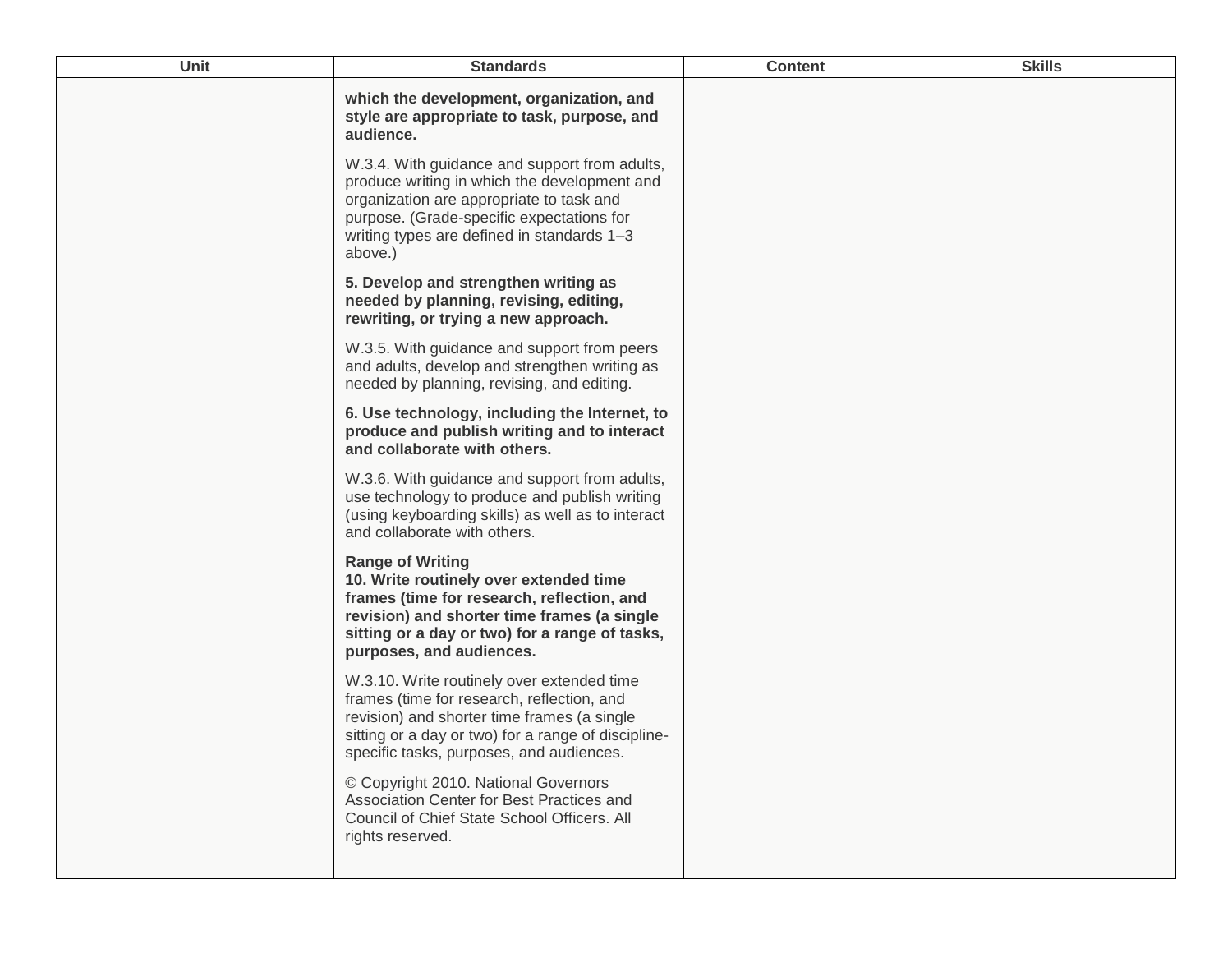| Unit                        | <b>Standards</b>                                                                                                                                                                                                                                                                                                                                                                                                                                                                                                                                                                                                                                                                                                                                                                                                                                                                                                                                                                                                                                                                                                                                                                                                                                                                                                                                                                                                   | <b>Content</b>                                                                                                                                                                                                                                                                        | <b>Skills</b>                                                                                                                                                                                                                                                                                                                                                                                                                                                                                                                                                                                                                                                                                                                                                                             |
|-----------------------------|--------------------------------------------------------------------------------------------------------------------------------------------------------------------------------------------------------------------------------------------------------------------------------------------------------------------------------------------------------------------------------------------------------------------------------------------------------------------------------------------------------------------------------------------------------------------------------------------------------------------------------------------------------------------------------------------------------------------------------------------------------------------------------------------------------------------------------------------------------------------------------------------------------------------------------------------------------------------------------------------------------------------------------------------------------------------------------------------------------------------------------------------------------------------------------------------------------------------------------------------------------------------------------------------------------------------------------------------------------------------------------------------------------------------|---------------------------------------------------------------------------------------------------------------------------------------------------------------------------------------------------------------------------------------------------------------------------------------|-------------------------------------------------------------------------------------------------------------------------------------------------------------------------------------------------------------------------------------------------------------------------------------------------------------------------------------------------------------------------------------------------------------------------------------------------------------------------------------------------------------------------------------------------------------------------------------------------------------------------------------------------------------------------------------------------------------------------------------------------------------------------------------------|
| <b>Persuasive (Opinion)</b> | <b>CCSS: ELA &amp; Literacy in History/Social</b><br>Studies, Science, & Technical Subjects K-5<br><b>CCSS: Grade 3</b><br>Writing<br><b>Text Types and Purposes</b><br>1. Write arguments to support claims in an<br>analysis of substantive topics or texts,<br>using valid reasoning and relevant and<br>sufficient evidence.<br>W.3.1. Write opinion pieces on topics or texts,<br>supporting a point of view with reasons.<br>W.3.1a. Introduce the topic or text they are<br>writing about, state an opinion, and create an<br>organizational structure that lists reasons.<br>W.3.1b. Provide reasons that support the<br>opinion.<br>W.3.1c. Use linking words and phrases (e.g.,<br>because, therefore, since, for example) to<br>connect opinion and reasons.<br>W.3.1d. Provide a concluding statement or<br>section.<br><b>Production and Distribution of Writing</b><br>4. Produce clear and coherent writing in<br>which the development, organization, and<br>style are appropriate to task, purpose, and<br>audience.<br>W.3.4. With guidance and support from adults,<br>produce writing in which the development and<br>organization are appropriate to task and<br>purpose. (Grade-specific expectations for<br>writing types are defined in standards 1-3<br>above.)<br>5. Develop and strengthen writing as<br>needed by planning, revising, editing,<br>rewriting, or trying a new approach. | <b>Writing Mechanics</b><br>$\bullet$<br>Conventions of<br>$\bullet$<br>standard English<br>Grammar<br>Word choice<br>Voice<br>$\bullet$<br><b>Transitions</b><br>$\bullet$<br>Audience<br>Organization<br>$\bullet$<br>Purpose<br>$\bullet$<br>Persuasive<br>$\bullet$<br>techniques | The students will be able to:<br>Create a persuasive<br>$\bullet$<br>writing piece<br>Brainstorm ideas<br>$\bullet$<br>Use prior knowledge and<br>$\bullet$<br>new information to form an<br>opinion<br>Write for the audience<br>$\bullet$<br>Clearly state opinion<br>$\bullet$<br>Use details to support<br>$\bullet$<br>opinion<br>Stay on topic<br>$\bullet$<br>Wrap-up by restating<br>opinion<br>Use strong opinion words<br>to differentiate between<br>fact and opinion<br>Vary sentence format<br>$\bullet$<br>Edit for grammar and<br>$\bullet$<br>conventions (self and peer-<br>edit to rubric)<br>Revise work based on<br>$\bullet$<br>editing<br>Experiment with different<br>$\bullet$<br>forms of persuasive writing<br>throughout the year and<br>across the curriculum |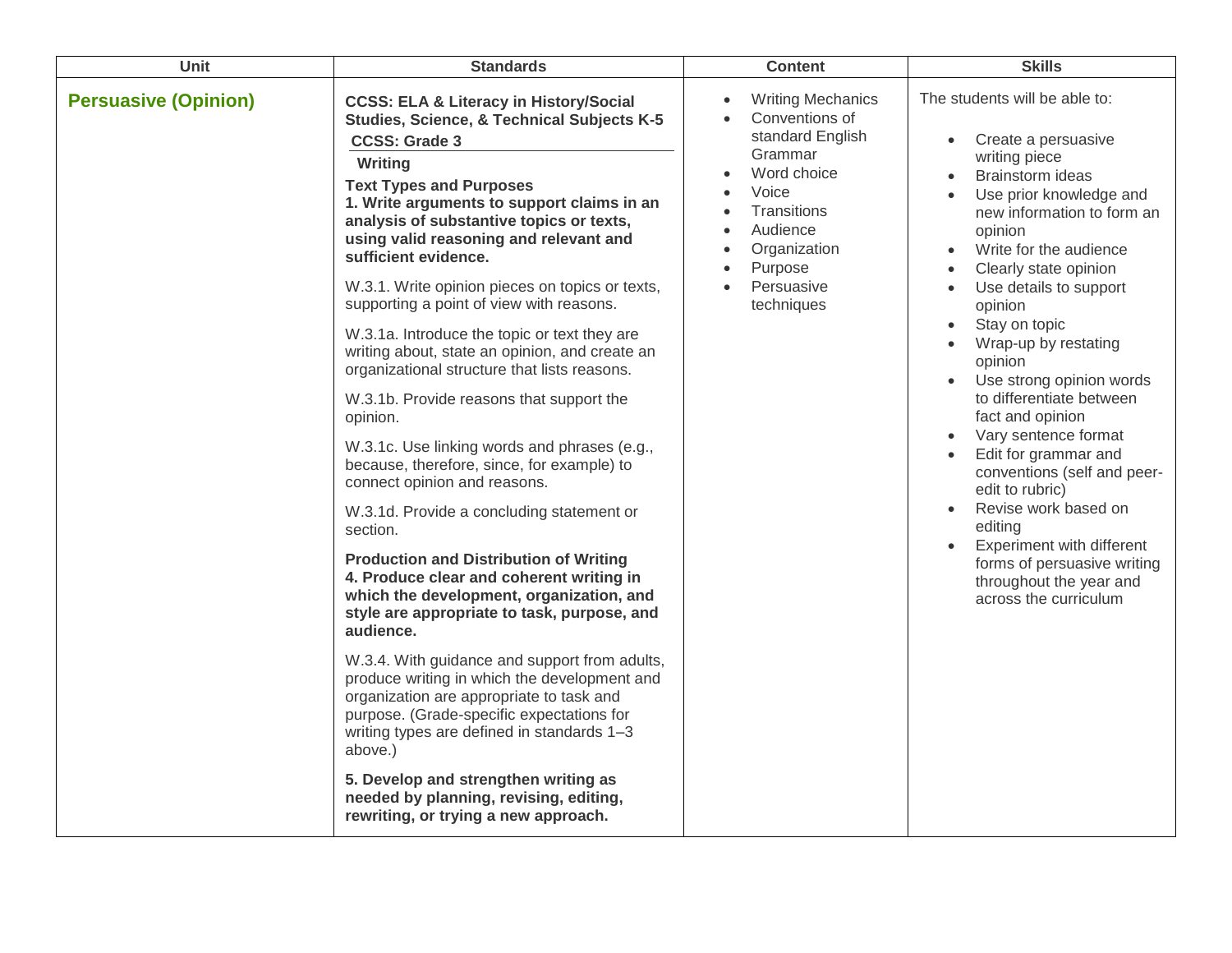| Unit                                             | <b>Standards</b>                                                                                                                                                                                                                                                                                                                                                                                                                                                                                                                                                                                                                                                                                                                                                                                                                                                                                                                                                                                                                                                                                                        | <b>Content</b>                                                                                                                                                      | <b>Skills</b>                                                                                                                                                         |
|--------------------------------------------------|-------------------------------------------------------------------------------------------------------------------------------------------------------------------------------------------------------------------------------------------------------------------------------------------------------------------------------------------------------------------------------------------------------------------------------------------------------------------------------------------------------------------------------------------------------------------------------------------------------------------------------------------------------------------------------------------------------------------------------------------------------------------------------------------------------------------------------------------------------------------------------------------------------------------------------------------------------------------------------------------------------------------------------------------------------------------------------------------------------------------------|---------------------------------------------------------------------------------------------------------------------------------------------------------------------|-----------------------------------------------------------------------------------------------------------------------------------------------------------------------|
|                                                  | W.3.5. With guidance and support from peers<br>and adults, develop and strengthen writing as<br>needed by planning, revising, and editing.<br>6. Use technology, including the Internet, to<br>produce and publish writing and to interact<br>and collaborate with others.<br>W.3.6. With guidance and support from adults,<br>use technology to produce and publish writing<br>(using keyboarding skills) as well as to interact<br>and collaborate with others.<br><b>Range of Writing</b><br>10. Write routinely over extended time<br>frames (time for research, reflection, and<br>revision) and shorter time frames (a single<br>sitting or a day or two) for a range of tasks,<br>purposes, and audiences.<br>W.3.10. Write routinely over extended time<br>frames (time for research, reflection, and<br>revision) and shorter time frames (a single<br>sitting or a day or two) for a range of discipline-<br>specific tasks, purposes, and audiences.<br>© Copyright 2010. National Governors<br>Association Center for Best Practices and<br>Council of Chief State School Officers. All<br>rights reserved. |                                                                                                                                                                     |                                                                                                                                                                       |
| <b>Expository</b><br>(Explanatory/Informational) | <b>CCSS: ELA &amp; Literacy in History/Social</b><br><b>Studies, Science, &amp; Technical Subjects K-5</b><br><b>CCSS: Grade 3</b><br>Writing<br>2. Write informative/explanatory texts to<br>examine and convey complex ideas and<br>information clearly and accurately through<br>the effective selection, organization, and<br>analysis of content.                                                                                                                                                                                                                                                                                                                                                                                                                                                                                                                                                                                                                                                                                                                                                                  | Informational writing<br>$\bullet$<br><b>Writing Mechanics</b><br>$\bullet$<br>Conventions of<br>standard English<br>Grammar<br>Word choice<br>Voice<br>Transitions | The students will be able to:<br>Create an informational<br>writing piece<br>Brainstorm ideas<br>Stay on topic<br>Write for the audience<br>Write clear introductions |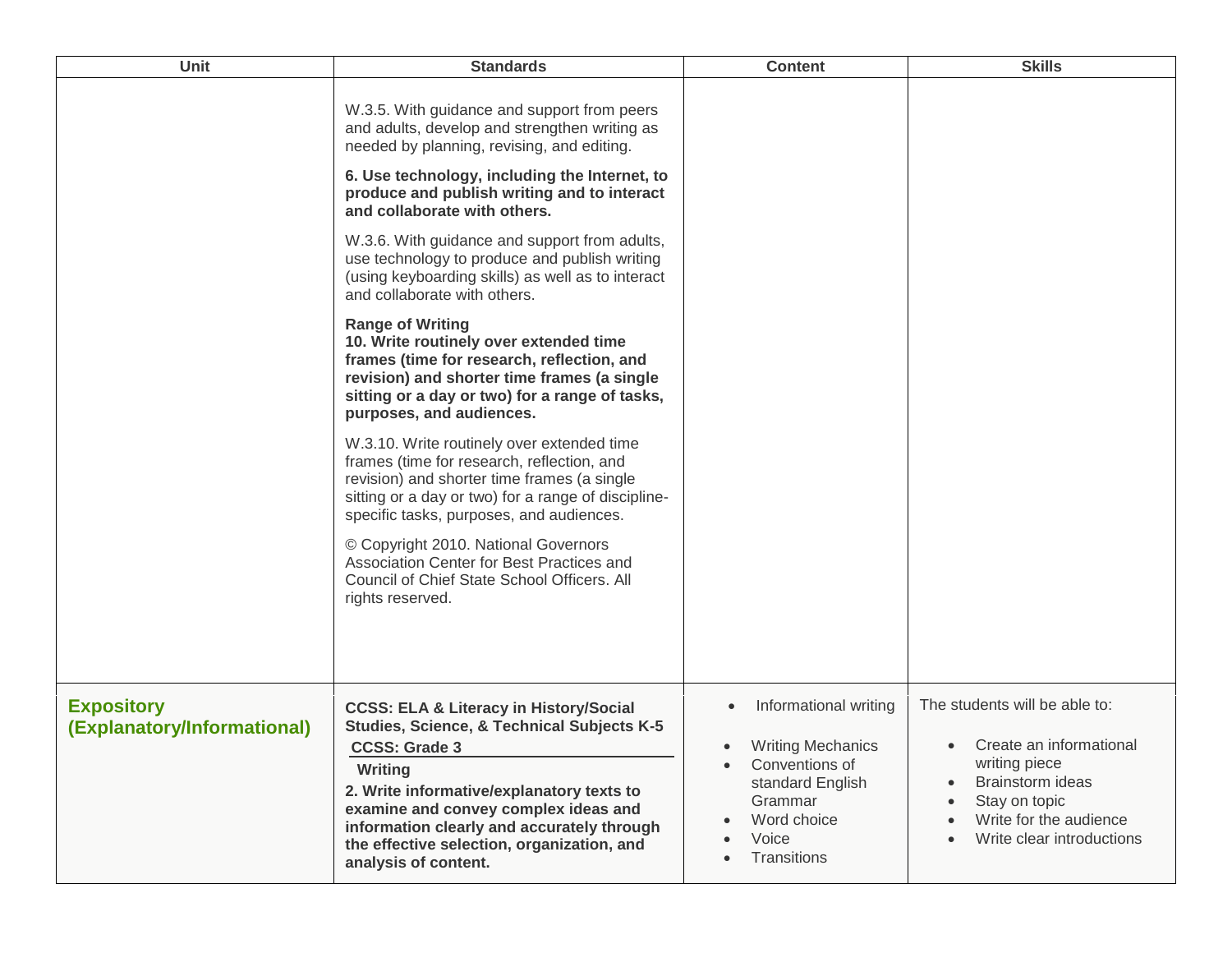| Audience<br>Use details to support the<br>W.3.2. Write informative/explanatory texts to<br>Organization of<br>topic<br>$\bullet$<br>examine a topic and convey ideas and<br>Compare/contrast events<br>paragraphs<br>information clearly.<br>Purpose for writing<br>Use cause and effect if<br>$\bullet$<br>applicable<br>W.3.2a. Introduce a topic and group related<br>Use data and text<br>information together; include illustrations when<br>$\bullet$<br>references to enhance the<br>useful to aiding comprehension.<br>writing<br>W.3.2b. Develop the topic with facts,<br>Use precise vocabulary<br>$\bullet$<br>definitions, and details.<br>Use time order words,<br>chronological order<br>W.3.2c. Use linking words and phrases (e.g.,<br>Transfer info from graphic<br>also, another, and, more, but) to connect ideas<br>organizer into paragraphs<br>within categories of information.<br>Utilize paragraph structure<br>W.3.2d. Provide a concluding statement or<br>correctly<br>section.<br>Wrap-up with a strong<br>$\bullet$<br>concluding statement<br><b>Production and Distribution of Writing</b><br>Vary sentence format<br>$\bullet$<br>4. Produce clear and coherent writing in<br>Edit for grammar and<br>which the development, organization, and<br>conventions (self and peer-<br>style are appropriate to task, purpose, and<br>edit to rubric)<br>audience.<br>Revise work based on<br>$\bullet$<br>W.3.4. With guidance and support from adults,<br>editing<br>produce writing in which the development and<br>organization are appropriate to task and<br>purpose. (Grade-specific expectations for<br>writing types are defined in standards 1-3<br>above.)<br>5. Develop and strengthen writing as<br>needed by planning, revising, editing,<br>rewriting, or trying a new approach.<br>W.3.5. With guidance and support from peers<br>and adults, develop and strengthen writing as<br>needed by planning, revising, and editing.<br>6. Use technology, including the Internet, to<br>produce and publish writing and to interact<br>and collaborate with others.<br>W.3.6. With guidance and support from adults,<br>use technology to produce and publish writing | Unit | <b>Standards</b> | <b>Content</b> | <b>Skills</b> |
|------------------------------------------------------------------------------------------------------------------------------------------------------------------------------------------------------------------------------------------------------------------------------------------------------------------------------------------------------------------------------------------------------------------------------------------------------------------------------------------------------------------------------------------------------------------------------------------------------------------------------------------------------------------------------------------------------------------------------------------------------------------------------------------------------------------------------------------------------------------------------------------------------------------------------------------------------------------------------------------------------------------------------------------------------------------------------------------------------------------------------------------------------------------------------------------------------------------------------------------------------------------------------------------------------------------------------------------------------------------------------------------------------------------------------------------------------------------------------------------------------------------------------------------------------------------------------------------------------------------------------------------------------------------------------------------------------------------------------------------------------------------------------------------------------------------------------------------------------------------------------------------------------------------------------------------------------------------------------------------------------------------------------------------------------------------------------------------------------------------------------------------------------------------------------------------------------------|------|------------------|----------------|---------------|
|                                                                                                                                                                                                                                                                                                                                                                                                                                                                                                                                                                                                                                                                                                                                                                                                                                                                                                                                                                                                                                                                                                                                                                                                                                                                                                                                                                                                                                                                                                                                                                                                                                                                                                                                                                                                                                                                                                                                                                                                                                                                                                                                                                                                            |      |                  |                |               |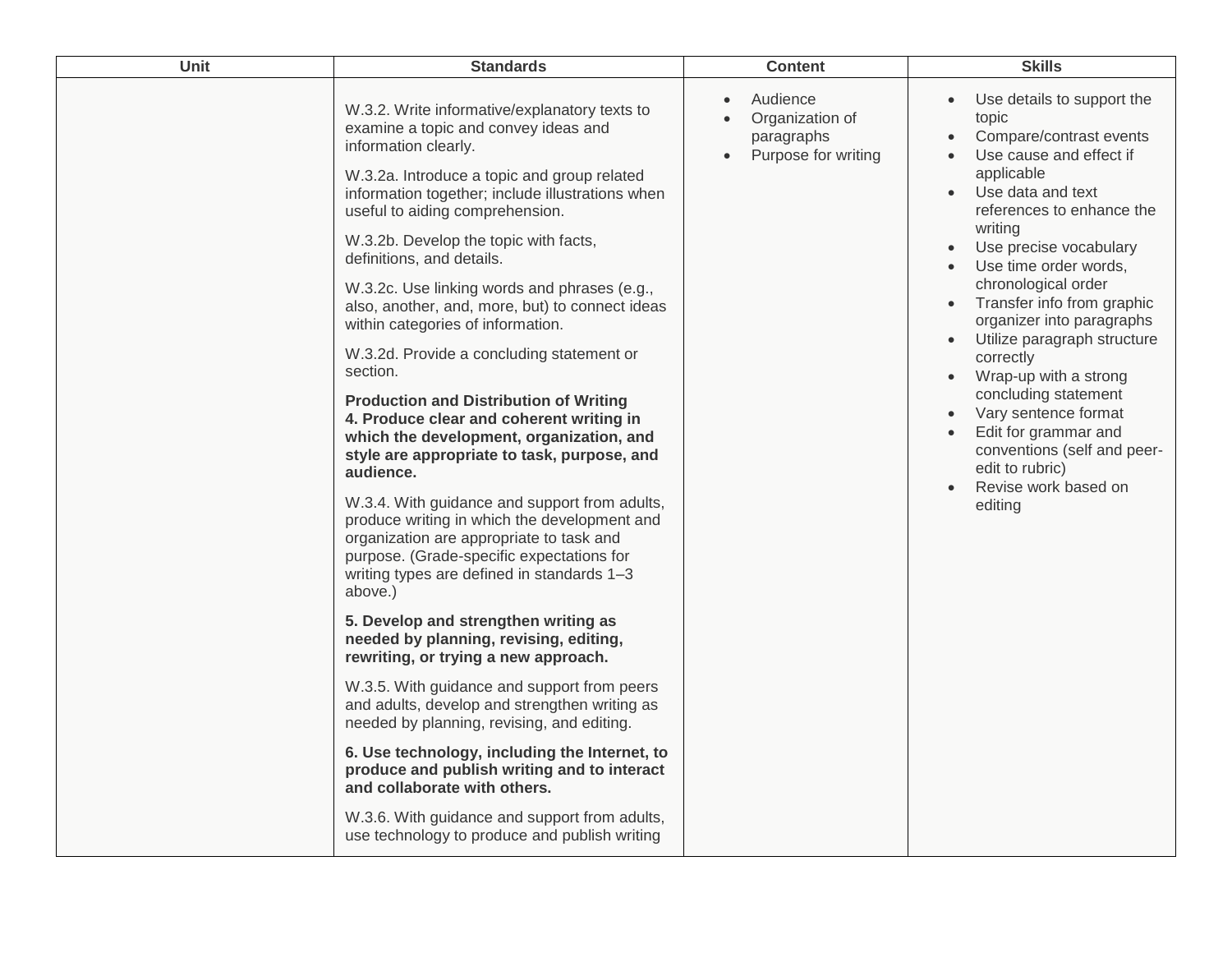| Unit            | <b>Standards</b>                                                                                                                                                                                                                                                                                                                                                                                                                                                                                                                                                                                                                                                                                                                                                                                                          | <b>Content</b>                                                                                                                                                                                        | <b>Skills</b>                                                                                                                                                                                                                                                                                                                                                                                                                                                                 |
|-----------------|---------------------------------------------------------------------------------------------------------------------------------------------------------------------------------------------------------------------------------------------------------------------------------------------------------------------------------------------------------------------------------------------------------------------------------------------------------------------------------------------------------------------------------------------------------------------------------------------------------------------------------------------------------------------------------------------------------------------------------------------------------------------------------------------------------------------------|-------------------------------------------------------------------------------------------------------------------------------------------------------------------------------------------------------|-------------------------------------------------------------------------------------------------------------------------------------------------------------------------------------------------------------------------------------------------------------------------------------------------------------------------------------------------------------------------------------------------------------------------------------------------------------------------------|
|                 | (using keyboarding skills) as well as to interact<br>and collaborate with others.<br><b>Range of Writing</b><br>10. Write routinely over extended time<br>frames (time for research, reflection, and<br>revision) and shorter time frames (a single<br>sitting or a day or two) for a range of tasks,<br>purposes, and audiences.<br>W.3.10. Write routinely over extended time<br>frames (time for research, reflection, and<br>revision) and shorter time frames (a single<br>sitting or a day or two) for a range of discipline-<br>specific tasks, purposes, and audiences.<br>© Copyright 2010. National Governors<br>Association Center for Best Practices and<br>Council of Chief State School Officers. All<br>rights reserved.                                                                                   |                                                                                                                                                                                                       |                                                                                                                                                                                                                                                                                                                                                                                                                                                                               |
| <b>Research</b> | <b>CCSS: ELA &amp; Literacy in History/Social</b><br><b>Studies, Science, &amp; Technical Subjects K-5</b><br><b>CCSS: Grade 3</b><br>Writing<br>2. Write informative/explanatory texts to<br>examine and convey complex ideas and<br>information clearly and accurately through<br>the effective selection, organization, and<br>analysis of content.<br>W.3.2. Write informative/explanatory texts to<br>examine a topic and convey ideas and<br>information clearly.<br><b>Production and Distribution of Writing</b><br>4. Produce clear and coherent writing in<br>which the development, organization, and<br>style are appropriate to task, purpose, and<br>audience.<br>W.3.4. With guidance and support from adults,<br>produce writing in which the development and<br>organization are appropriate to task and | Research writing<br>$\bullet$<br><b>Writing Mechanics</b><br>Conventions of<br>standard English<br>Grammar<br>Word choice<br>Voice<br>Transitions<br>Audience<br>Organization<br>Purpose<br>$\bullet$ | The students will be able to:<br>Brainstorm topics to<br>research<br>Locate relevant facts and<br>good sources<br>Use a variety of sources<br>Stay on topic<br>Write for the audience<br>Write clear introductions<br>Use details to support your<br>topic<br>Compare/contrast<br>Use data and text<br>references to enhance the<br>writing<br>Use precise vocabulary<br>Wrap-up with a strong<br>concluding statement<br>Do a basic source citation<br>(title, author, year) |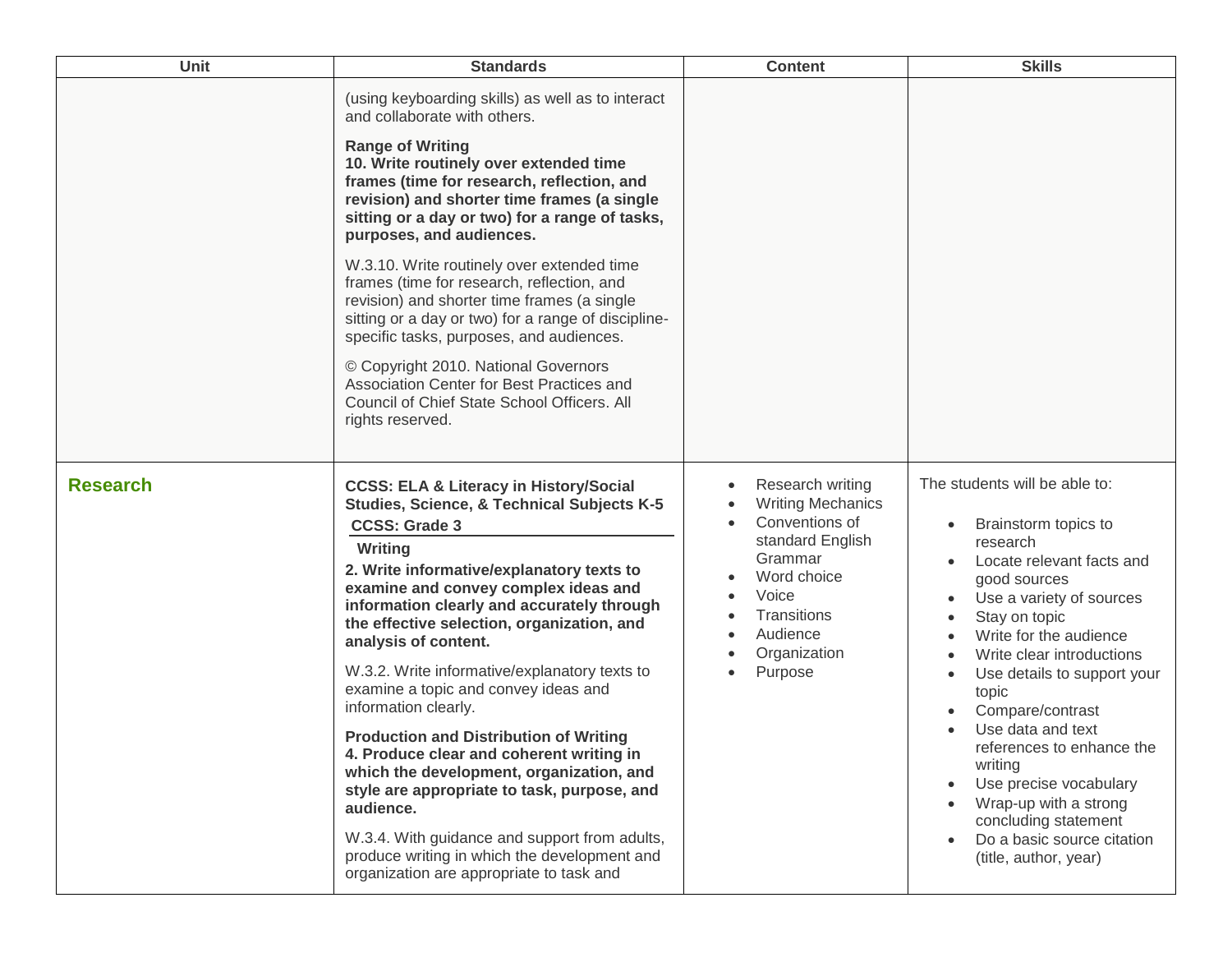| Unit | <b>Standards</b>                                                                                                                                                                                                                             | <b>Content</b> | <b>Skills</b>                                                                                                                     |
|------|----------------------------------------------------------------------------------------------------------------------------------------------------------------------------------------------------------------------------------------------|----------------|-----------------------------------------------------------------------------------------------------------------------------------|
|      | purpose. (Grade-specific expectations for<br>writing types are defined in standards 1-3<br>above.)<br>5. Develop and strengthen writing as<br>needed by planning, revising, editing,<br>rewriting, or trying a new approach.                 |                | Vary sentence format<br>Edit for grammar and<br>conventions (self and peer-<br>edit to rubric)<br>Revise work based on<br>editing |
|      | W.3.5. With guidance and support from peers<br>and adults, develop and strengthen writing as<br>needed by planning, revising, and editing.                                                                                                   |                |                                                                                                                                   |
|      | 6. Use technology, including the Internet, to<br>produce and publish writing and to interact<br>and collaborate with others.                                                                                                                 |                |                                                                                                                                   |
|      | W.3.6. With guidance and support from adults,<br>use technology to produce and publish writing<br>(using keyboarding skills) as well as to interact<br>and collaborate with others.                                                          |                |                                                                                                                                   |
|      | <b>Research to Build and Present Knowledge</b><br>7. Conduct short as well as more sustained<br>research projects based on focused<br>questions, demonstrating understanding of<br>the subject under investigation.                          |                |                                                                                                                                   |
|      | W.3.7. Conduct short research projects that<br>build knowledge about a topic.                                                                                                                                                                |                |                                                                                                                                   |
|      | 8. Gather relevant information from multiple<br>print and digital sources, assess the<br>credibility and accuracy of each source,<br>and integrate the information while<br>avoiding plagiarism.                                             |                |                                                                                                                                   |
|      | W.3.8. Recall information from experiences or<br>gather information from print and digital<br>sources; take brief notes on sources and sort<br>evidence into provided categories.                                                            |                |                                                                                                                                   |
|      | <b>Range of Writing</b><br>10. Write routinely over extended time<br>frames (time for research, reflection, and<br>revision) and shorter time frames (a single<br>sitting or a day or two) for a range of tasks,<br>purposes, and audiences. |                |                                                                                                                                   |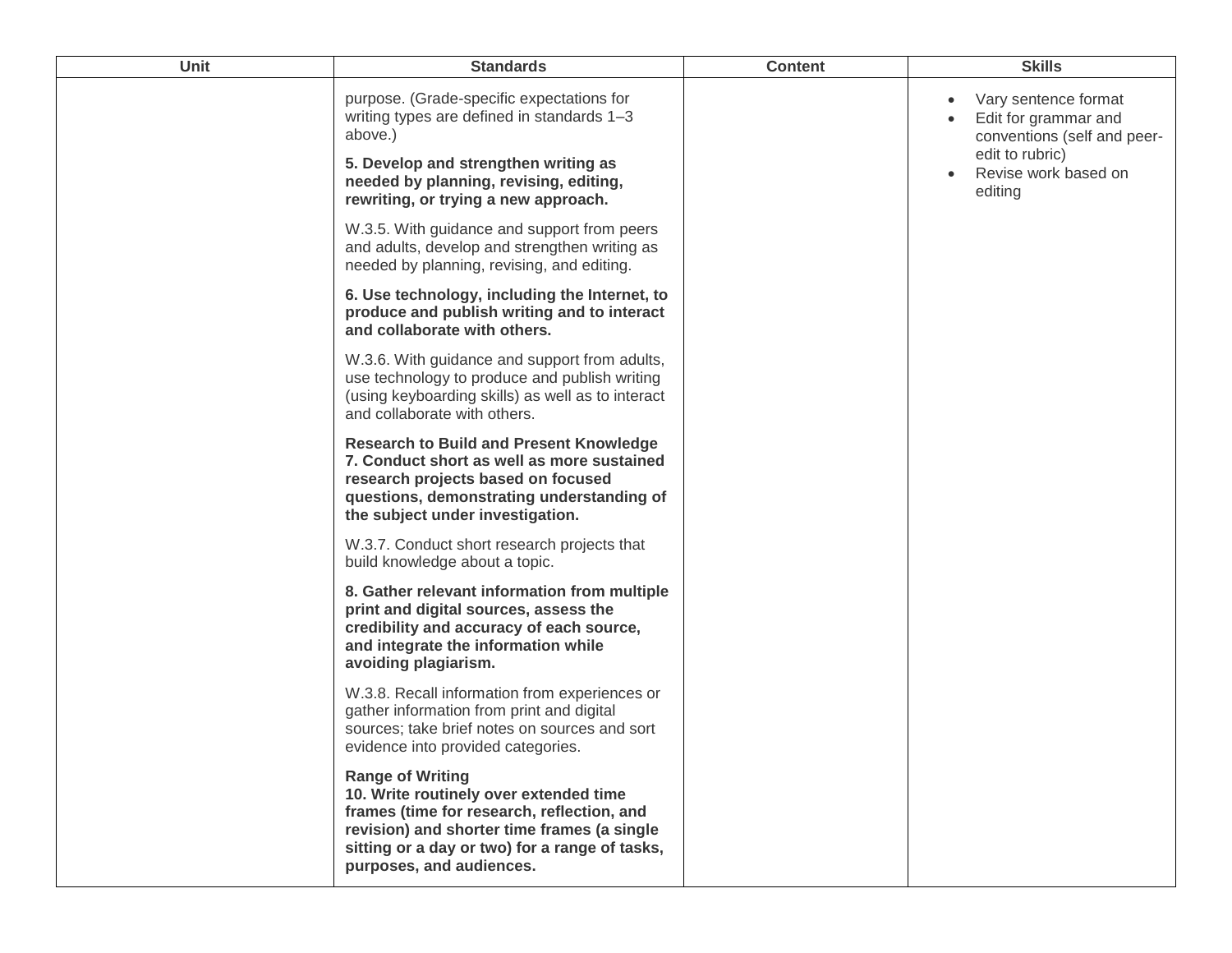| Unit                   | <b>Standards</b>                                                                                                                                                                                                                                                                                                                                                                                                                                                                                                                                                                                                                                                                                                                                                                                                                                                                                                                                                                                                                                     | <b>Content</b>                                                                                                                                                                                                               | <b>Skills</b>                                                                                                                                                                                                                                                                                                                                                                                                                                                                                                                                                                                                                       |
|------------------------|------------------------------------------------------------------------------------------------------------------------------------------------------------------------------------------------------------------------------------------------------------------------------------------------------------------------------------------------------------------------------------------------------------------------------------------------------------------------------------------------------------------------------------------------------------------------------------------------------------------------------------------------------------------------------------------------------------------------------------------------------------------------------------------------------------------------------------------------------------------------------------------------------------------------------------------------------------------------------------------------------------------------------------------------------|------------------------------------------------------------------------------------------------------------------------------------------------------------------------------------------------------------------------------|-------------------------------------------------------------------------------------------------------------------------------------------------------------------------------------------------------------------------------------------------------------------------------------------------------------------------------------------------------------------------------------------------------------------------------------------------------------------------------------------------------------------------------------------------------------------------------------------------------------------------------------|
|                        | W.3.10. Write routinely over extended time<br>frames (time for research, reflection, and<br>revision) and shorter time frames (a single<br>sitting or a day or two) for a range of discipline-<br>specific tasks, purposes, and audiences.<br>© Copyright 2010. National Governors<br>Association Center for Best Practices and<br>Council of Chief State School Officers. All<br>rights reserved.                                                                                                                                                                                                                                                                                                                                                                                                                                                                                                                                                                                                                                                   |                                                                                                                                                                                                                              |                                                                                                                                                                                                                                                                                                                                                                                                                                                                                                                                                                                                                                     |
| <b>Respond to Text</b> | <b>CCSS: ELA &amp; Literacy in History/Social</b><br><b>Studies, Science, &amp; Technical Subjects K-5</b><br><b>CCSS: Grade 3</b><br>Writing<br>2. Write informative/explanatory texts to<br>examine and convey complex ideas and<br>information clearly and accurately through<br>the effective selection, organization, and<br>analysis of content.<br>W.3.2. Write informative/explanatory texts to<br>examine a topic and convey ideas and<br>information clearly.<br>W.3.2b. Develop the topic with facts,<br>definitions, and details.<br>W.3.2c. Use linking words and phrases (e.g.,<br>also, another, and, more, but) to connect ideas<br>within categories of information.<br>W.3.2d. Provide a concluding statement or<br>section.<br><b>Production and Distribution of Writing</b><br>4. Produce clear and coherent writing in<br>which the development, organization, and<br>style are appropriate to task, purpose, and<br>audience.<br>W.3.4. With guidance and support from adults,<br>produce writing in which the development and | <b>Writing Mechanics</b><br>Conventions of<br><b>Standard English</b><br>Grammar<br>Word choice<br>Voice<br>Transitions<br>Audience<br>Organization<br>Purpose<br>Text-to-Text<br>Text-to-Self<br>Text-to-World<br>$\bullet$ | The students will be able to:<br>Write a response to a<br>given text<br>Restate the question<br>and/or create a topic<br>sentence<br>Stay on topic<br>Write for their audience<br>Use details to support their<br>writing<br>Compare/contrast ideas<br>and events<br>Use cause and effect if<br>applicable<br>Use data and text<br>references to enhance the<br>writing<br>Use precise vocabulary<br>Use transition words to<br>show sequence of events<br>Wrap-up with a strong<br>concluding statement<br>Vary sentence format<br>Edit for grammar and<br>conventions (self-edit to<br>rubric)<br>Revise work based on<br>editing |